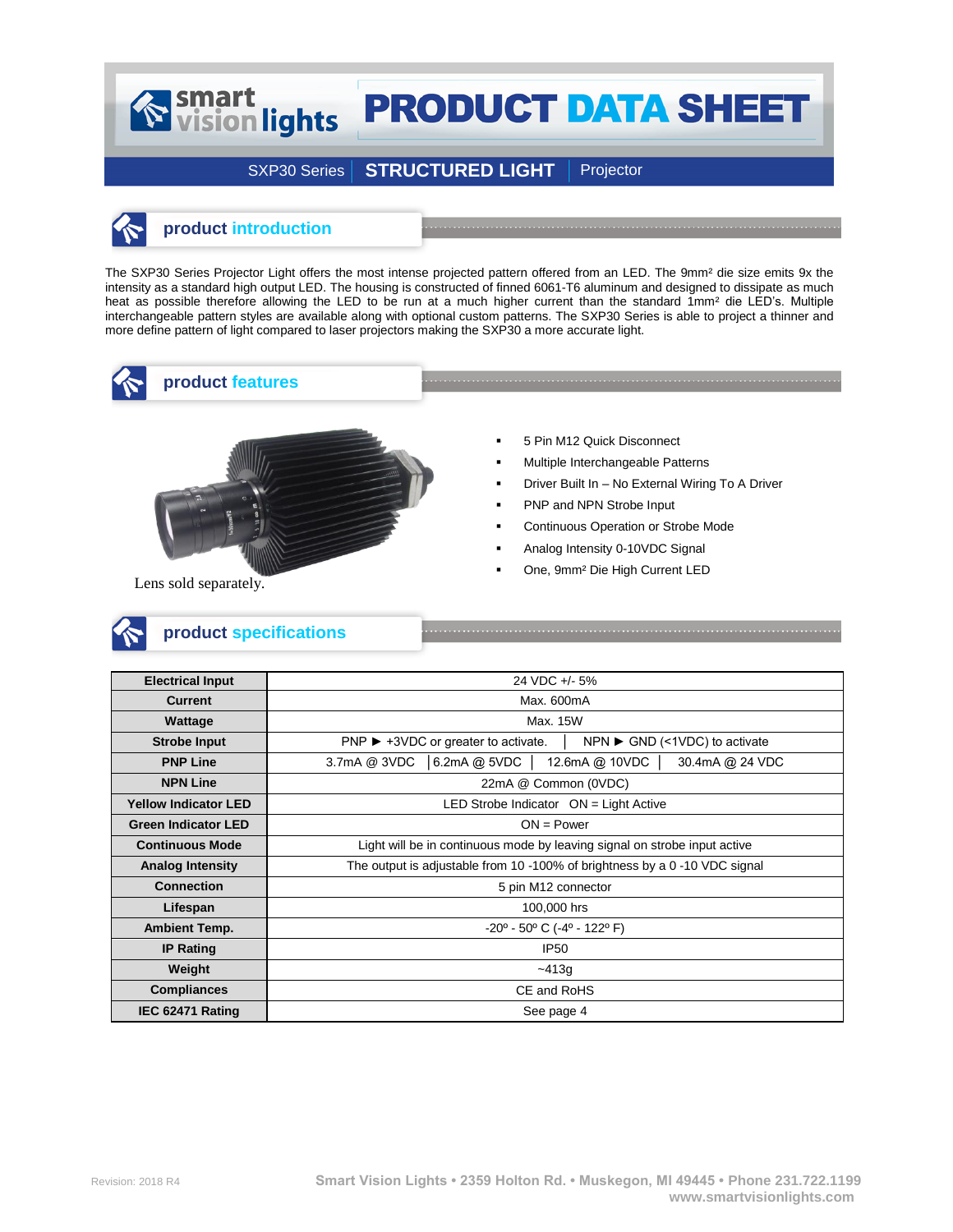

**Standard patterns are available and custom patterns can be etched. Patterns are interchangeable.**



**warnings**

### **Attention**

Please note that the power requirements are 600mA at 24VDC. Failure to supply light with 600mA will result in non-repeatable lighting. Contact Smart Vision Lights for more information.

# **wiring configuration**

|                | Pin | <b>Function</b>          | <b>Signal</b>   | <b>Wire Color</b> |
|----------------|-----|--------------------------|-----------------|-------------------|
| $\sqrt{5}$     |     | Power In                 | $+24VDC$        | <b>BROWN</b>      |
| $\overline{4}$ | 2   | <b>NPN</b>               | Sinking Signal  | <b>WHITE</b>      |
|                | 3   | <b>GND</b>               | Ground          | <b>BLUE</b>       |
|                |     | <b>PNP</b>               | Sourcing Signal | <b>BLACK</b>      |
|                | 5   | <b>Intensity Control</b> | $0-10VDC$       | <b>GREY</b> +     |

ᶧ If 0-10VDC is not used to control light intensity; +24VDC (24VDC) must be connected to Analog Input.

ᶧ Some cables use green with yellow stripe for 0-10V adjustment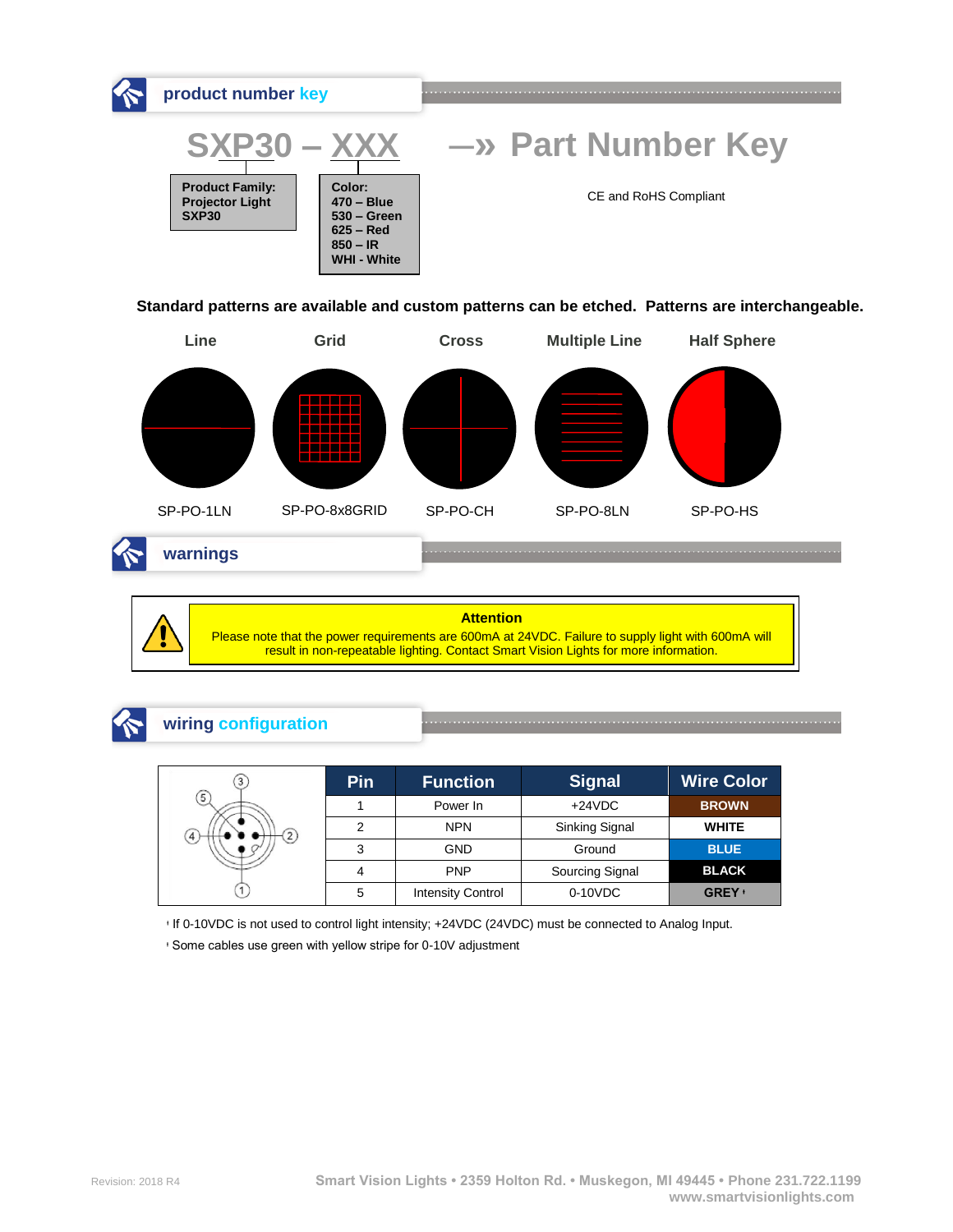

**A = Diameter** A = Diameter of Area

|  | <b>W</b> = Working Distance |  |
|--|-----------------------------|--|
|--|-----------------------------|--|

|                   | 100 <sub>mm</sub>                                                                          | 150mm | 200 <sub>mm</sub> | 300mm | 400mm | 500 <sub>mm</sub> | 600mm | 750mm | 1000mm | 1500mm | 2000 <sub>mm</sub> |
|-------------------|--------------------------------------------------------------------------------------------|-------|-------------------|-------|-------|-------------------|-------|-------|--------|--------|--------------------|
| 60 <sub>mm</sub>  |                                                                                            |       | 25                |       |       | 50                |       |       |        |        |                    |
| 100 <sub>mm</sub> | 8                                                                                          | 12    | 16                | 25    | 35    | 35                | 50    | 50    |        |        |                    |
| 150 <sub>mm</sub> | 6                                                                                          | 8     | 12                | 16    | 25    | 25                | 35    | 35    | 50     | 75     |                    |
| 200 <sub>mm</sub> |                                                                                            | 6     | 8                 | 12    | 16    | 16                | 25    | 25    | 35     | 50     | 100                |
| 300 <sub>mm</sub> |                                                                                            |       | 6                 | 8     | 12    | 12                | 16    | 16    | 25     | 35     | 50                 |
| 400 <sub>mm</sub> |                                                                                            |       |                   | 6     | 8     | 8                 | 12    | 12    | 16     | 25     | 35                 |
| 500 <sub>mm</sub> |                                                                                            |       |                   |       | 6     |                   | 8     | 12    | 16     | 25     | 25                 |
|                   | Number in box represents the focal length of lens (example - 6 is a 6mm focal length lens) |       |                   |       |       |                   |       |       |        |        |                    |





<u> 1989 - Johann Stein, fransk politik format (f. 1989)</u>

**thermal analysis**

In constant operation the housing on SXP30 series lights will run at 50 C<sup>o</sup> in an ambient temperature of 25 C<sup>o</sup>.

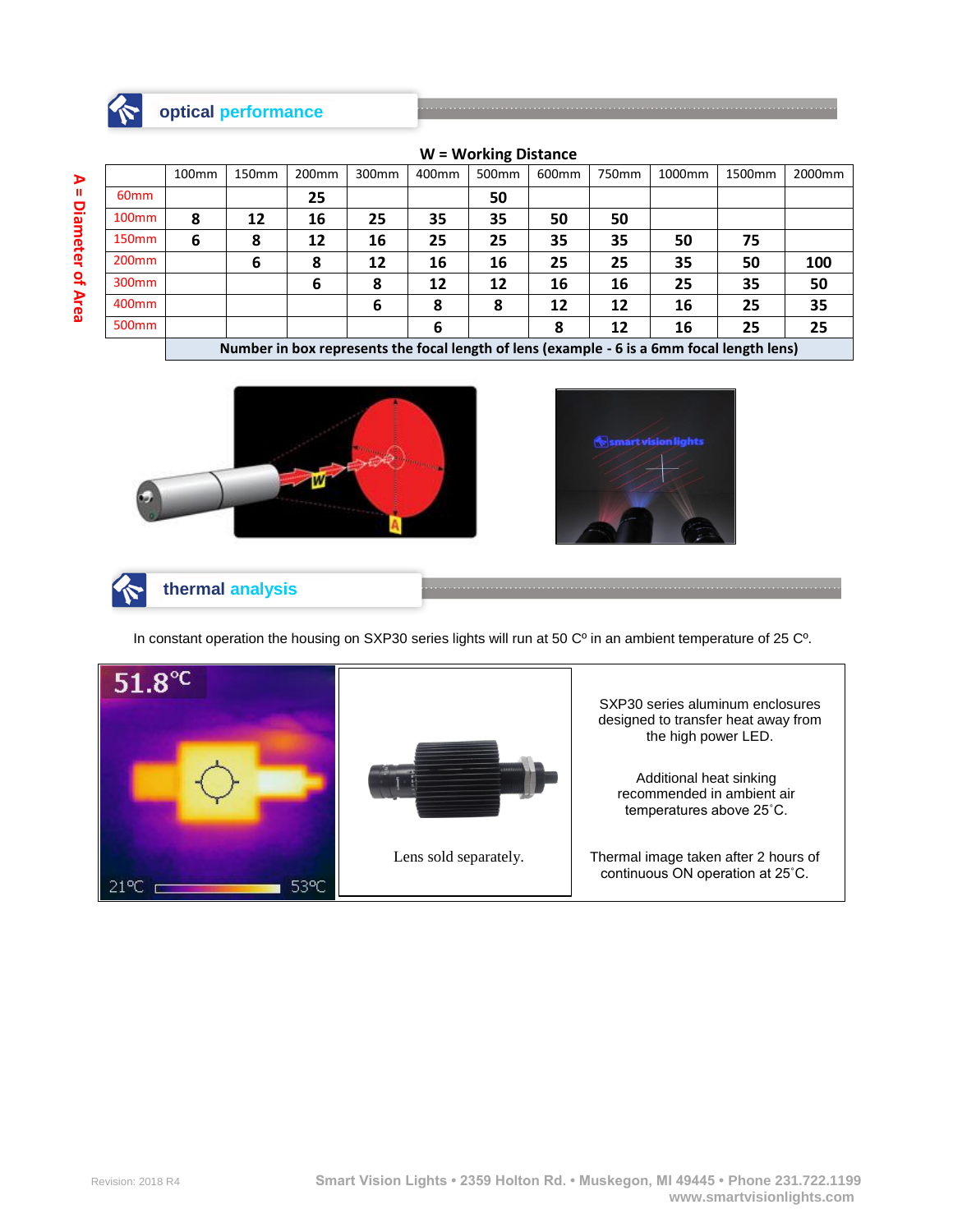